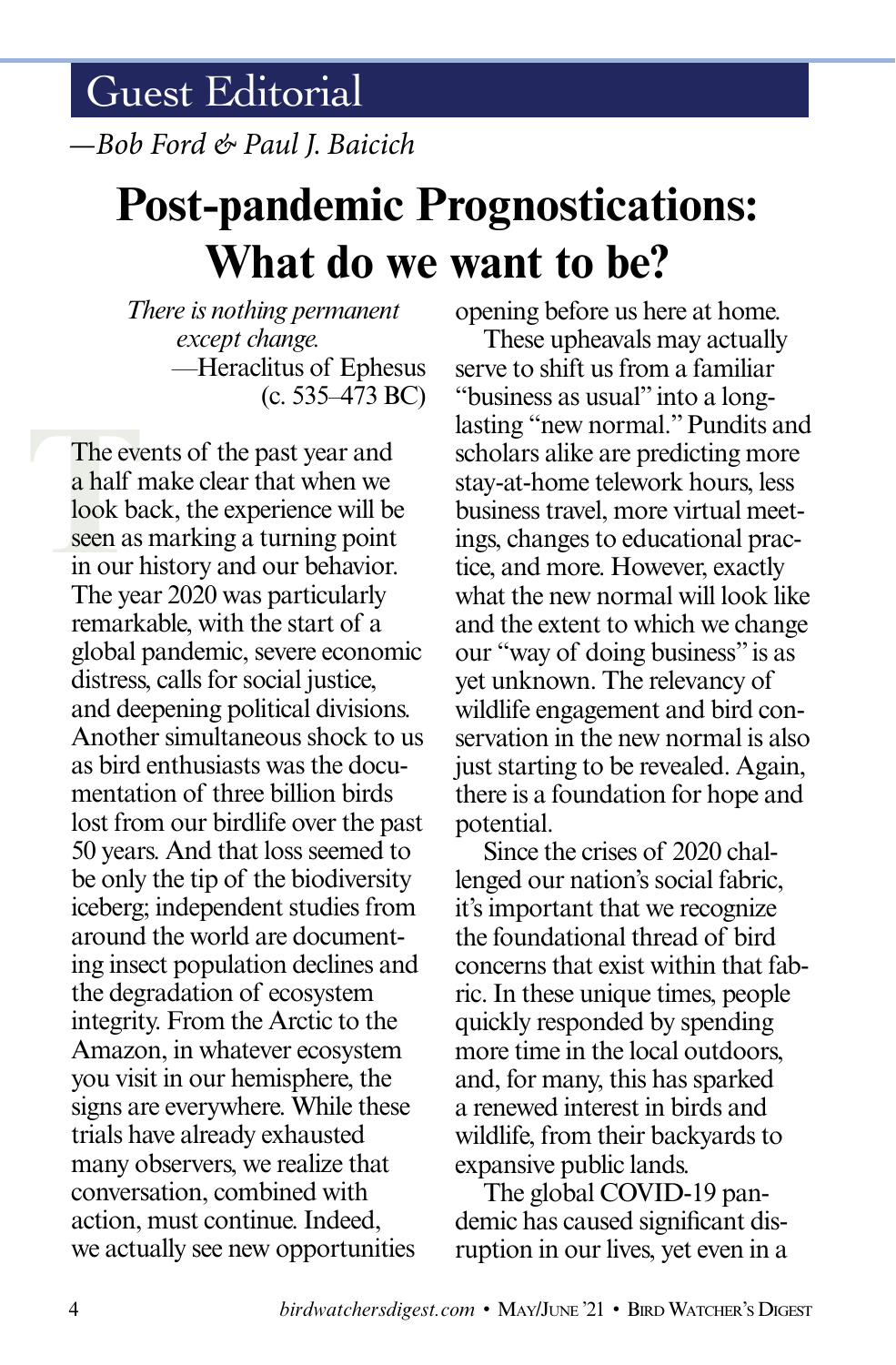situation of near-forced isolation, people have turned to their immediate and nearby outdoors. Local garden stores, plant nurseries, and national chains could not keep up with the demand for plants as people landscaped their yards for birds and other wildlife. When our fellow citizens were not leaving their homes to "find nature," they attempted to draw nature to themselves and their yards with all-season bird feeding, birdbaths, and more. The backyard feedingstation has filled a role as new entertainment—for adults and youth alike—during hours when they might have otherwise been at work or in their classrooms. A new "discovery" began.

What we actually *do* with that "discovery" is the issue at hand.

Fortunately, and beyond that initial curiosity, many people turned in large numbers to recordkeeping and citizen science. The number of backyard contributions to eBird skyrocketed during the first spring and summer of the pandemic. Other online data tools, such as iNaturalist, grew. Meanwhile, many people were heartened by the lowest air pollution rates in decades in many large urban areas, thanks to decreased air and vehicle travel. Optimism grew for revival in beach-nesting bird populations as many beaches closed to the public.

By default, the pandemic has introduced a swath of the Ameri-

can public to our birdlife. And if we wish to grow the appreciation and conservation of birds among more of them, it will have to begin with "where they are at" as a people. And right now, they are still at their homes, and, figuratively, just crawling out. If they reside in urban areas, or where the cities blend into the suburbs, they will first be attracted to the local birdlife: backyard, waterfronts, rooftops, and local parks. There is so much to learn, with the issues of local habitats, window-glass, the importance of insects in the avian food chain, and predators (feline and otherwise). A new curious bird-constituency will have to start "someplace," and a small army of bird educator/ conservationists will need to be ready to supply the information. (Online involvement will help but will never be enough.) Depending on location and opportunity, these will simply have to include people of color—often and regrettably absent from our ranks.

The issues can broaden into bird-safe building standards, bird-city designation, nest-box projects, and bird-friendly food sourcing. Eventually, and if done right, this can lead to serious and wholistic bird engagement. Rural Americans may be more drawn to a unique birdlife outside their door—at "edges" and farm fields—even appreciating aspects of such bird-conservation policy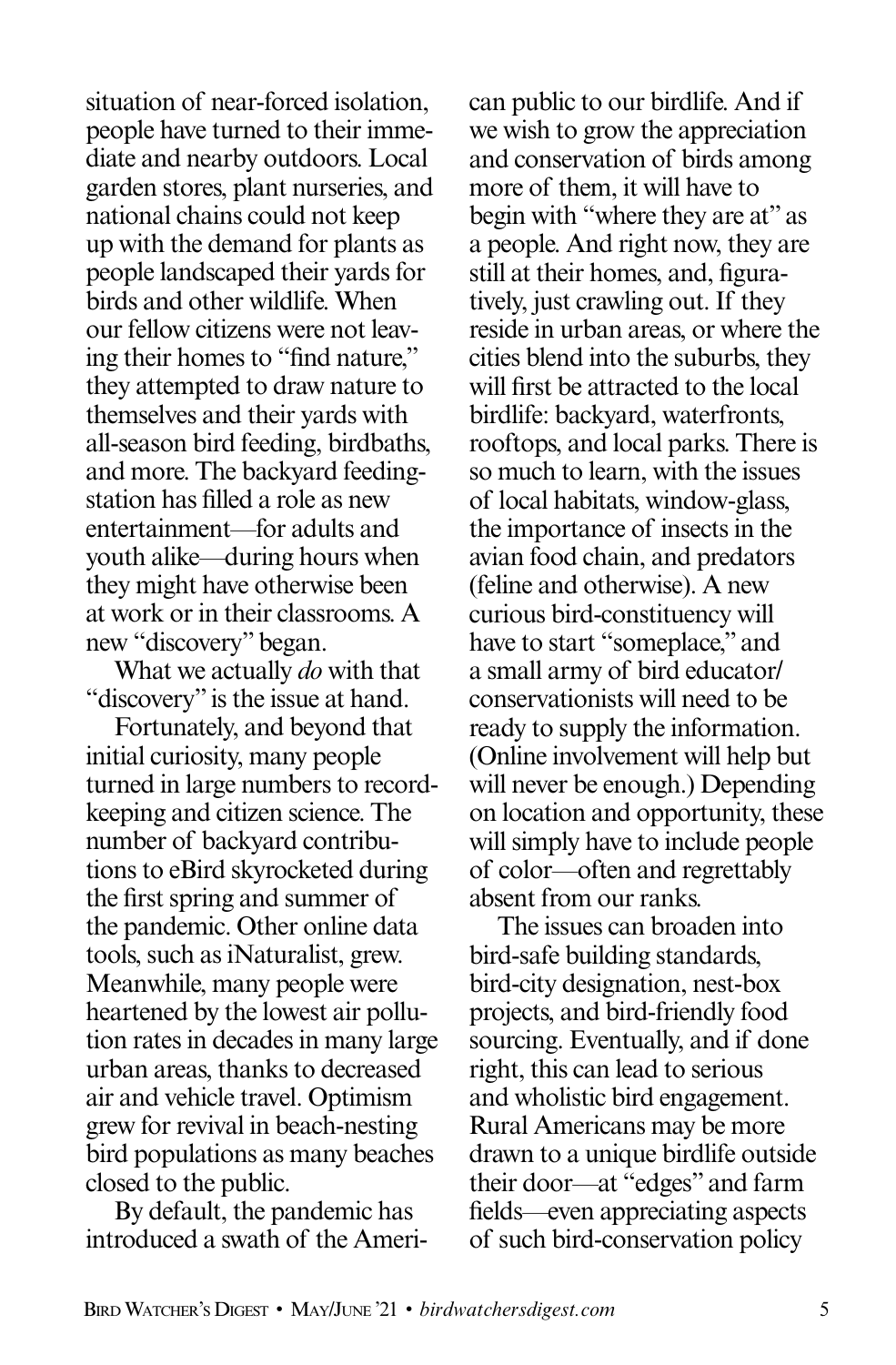as those in the Farm Bill. And everyone—eventually—could adopt a bird-oriented approach to use of wasteful plastics. In this last case, local conservation even connects with our ocean-and-island birds. Moreover, the cause of bird study and bird conservation can easily be addressed as we Americans continue to ask questions while we shop—questions about bird-compatible coffee, rice, cork, olive oil, seafood, and bread, for starters, and our plastic packaging, for sure!

As a new cohort of bird watchers appears—and it surely will after the pandemic—we will have the opportunity to check our competence in identifying the field marks of ducks, hawks, shorebirds, flycatchers, and thrushes, but also our ability to identify the hallmarks of the Land and Water Conservation Fund, the Migratory Bird Treaty Act, the Neotropical Migratory Bird Conservation Act, the Duck Stamp, and the aforementioned Farm Bill. Not only should we know the fundamentals separating cranes and herons, but we should also be able to differentiate state and federal bird-management responsibilities.

While deep divisions across the country may appear to obstruct a common view on some environmental concerns, from the use of public lands to pesticides, from fisheries management to livestock grazing, and on different interpretations for the hope—or the illusion—of "green energy," the birds might still connect us all: rural, suburban, urban, Black, white, Latino, Asian, male, female. Some of this involves a constructive exchange between bird watchers and hunters, potentially resolving different approaches to wildlife management and conservation. But what is missing right now is the readiness—and the dedicated people—to take on the broadened bird-oriented messaging across those preconceived "divides."

And, as social justice concerns present an opportunity for serious change, we bird watchers and bird conservationists have yet to decide exactly how to fit in. At least we are realizing that these pressing issues of the moment are not independent of bird study and bird conservation. Already, state and federal conservation agencies, a field traditionally dominated by white males, having made initial advances on gender issues, are becoming increasingly aware of racial inequities within the workforce. Nevertheless, many people of color still have reason to be nervous and uneasy while outdoors. A welcoming and aware birdwatching community has only begun to understand and change those circumstances.

We will have to think hard about making new appeals and reaching new audiences in ways we have not pursued before. We will